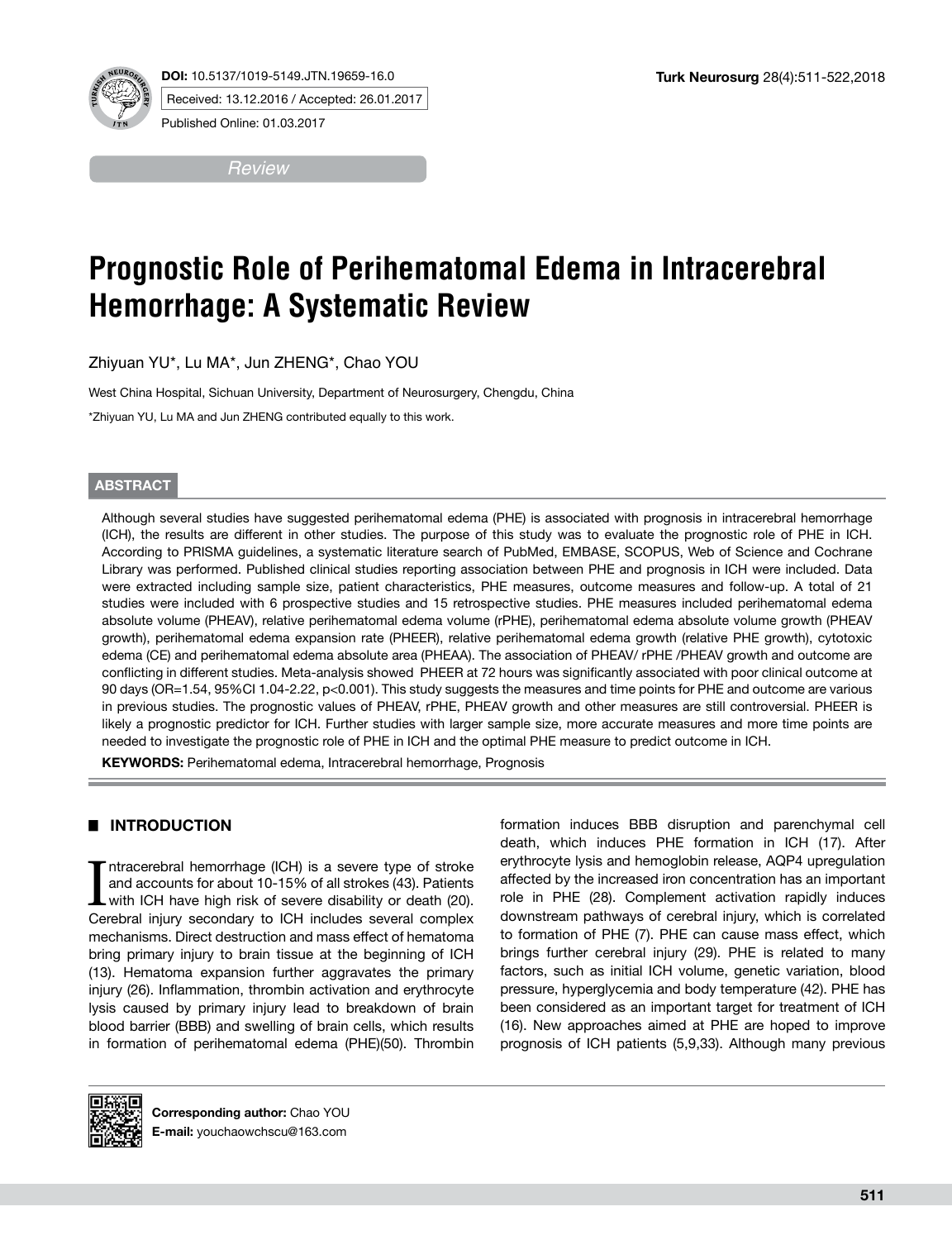studies have suggested PHE may be associated with clinical outcome in ICH, the PHE measures are various and the results are conflicting (2,8,11,46,47). Thus, we conducted this systematic review to evaluate the prognostic role of PHE in ICH.

## █ **MATERIAL and METHODS**

## **Search Strategy**

A prespecified protocol following Preferred Reporting Items for Systematic Reviews and Meta-Analysis (PRISMA) Statement was followed. Two researchers (Zhiyuan YU & Lu MA) independently searched literature in the PubMed (1958 to present), EMBASE (1980 to present), SCOPUS (1966 to present), Web of Science (1970 to present) and Cochrane Library on July 20, 2016. Our search strategy was combined by key words as following: "intracerebral hemorrhage" or "cerebral hemorrhage" or "intracerebral haemorrhage" or "cerebral haemorrhage" or "brain haemorrhage" or "brain haemorrhage" or "hemorrhagic stroke" or "haemorrhagic stroke" or "ICH" and "perihaematomal edema" or "perihaematomal oedema" or "perihematomal edema" or "perihematomal oedema" or "perihemorrhagic edema" or "perihaemorrhagic oedema" or "perihaemorrhagic edema" or "perihemorrhagic oedema" or "PHE" or "PHO" and "outcome" or "prognosis"or "predictor"or "mortality" or "death" or "disability" or "dependence" or "deterioration". MeSH terms were also adapted according to different indexing for each database. References of selected publications were also searched for potential literature. No language restrictions were set in our strategy.

## **Study Selection**

The eligibility criteria for this systematic review were defined as following:

- 1. Published clinical studies in adult human beings
- 2. Sample size ≥ 20 patients
- 3. ICH diagnosed by computed tomography (CT) or Magnetic Resonance Imaging (MRI)
- 4. Evaluating the association between PHE and prognosis in ICH
- 5. Providing detailed method to evaluate PHE and prognosis
- 6. Providing credible data for PHE and prognosis.

Titles and abstracts of all included literature were screened by two reviewers independently. Full-text articles were obtained if studies were considered as potentially related to the association between PHE and prognosis by at least one reviewer. Full-text articles were screened by both reviewers for inclusion. If disagreement occurred, it would be resolved by the help of a third reviewer. Quality of study and risk of bias were evaluated by two reviewers (34).

## **Data Extraction**

All relevant data were extracted by two reviewers independently with a standardized data abstraction form. All data were checked by the third reviewer for accuracy. Any possible disagreement of data was solved by consensus of three reviewers. If different publications described the same group of patients, all publications were reviewed and the most representative one would be included. The following data were collected from each study: author, publication year, study design, sample size, study duration, inclusion/exclusion criteria, patient characteristics, PHE measures, outcome measures and follow-up.

## **Statistical Analysis**

Because of the various measures for PHE and prognosis, we carefully considered if the meta-analysis was feasible. We decided if the meta-analysis was appropriate for each measure of PHE and prognosis by consensus. The evaluation of feasibility for meta-analysis was based on the methodology for meta-analysis of observational studies (10). If the metaanalysis was not appropriate to evaluate the association, we used the descriptive way to describe the results.

Our analyses focused on the association between PHE and outcome in ICH. All measures for PHE in included studies were analyzed. Only studies reporting odds ratios (OR) and 95% confidence intervals (CIs) for the effect of a defined increment were included in meta-analysis (10). If adjusted ORs for confounding factors in multivariable analyses were available, we used the adjusted OR and 95% CI in the meta-analysis. Pooled ORs, 95%Cls, p values and Higgins I<sup>2</sup> were calculated. If I2 >50%, we considered substantial heterogeneity existed between results of included studies. When no substantial heterogeneity existed, we used Woolf's method based on the fixed-effects model to calculate the pooled estimate; otherwise, we used the Der Simonian and Laird method based on the random-effects model (12). All statistical analysis was performed using STATA version 12.0 software (StataCorp., College Station, TX). If p<0.05, it was considered as statistical significance.

## █ **RESULTS**

A total of 21 studies between 1999 and 2016 were included from 805 original citations in 5 databases (Figure 1). Although data resource of Arima's and Yang's studies were both from INTERACT studies (2,47), the measures for PHE were different, so both of them were included. In these 21 studies, 6 were prospective studies (3,11,19,21,39,45), and 15 were retrospective studies (1,2,8,18,23,27,30- 32,35,36,40,46,47,52). Sample size ranged from 21 to 1310 patients. Sixteen studies assessed PHE with CT scan (1- 3,8,11,18,21,23,27,30,31,35,40,46,47,52), 3 studies used MRI (19,39,45), and 2 (32,36) studies had CT or MRI results to evaluate PHE (Table I).

Measures for PHE were various in 21 included studies. Perihematomal edema absolute volume (PHEAV) was accessed in 16 studies (1,3,8,11,18,19,21,23,27,30-32,35,39,40,46), relative perihematomal edema volume (rPHE) was evaluated in 8 studies (1,8,11,23,35,36,45,46), 7 studies used perihematomal edema absolute volume growth (PHEAV growth) (2,23,35,45- 47,52), 2 studies adopted perihematomal edema expansion rate (PHEER) (23,40), relative perihematomal edema growth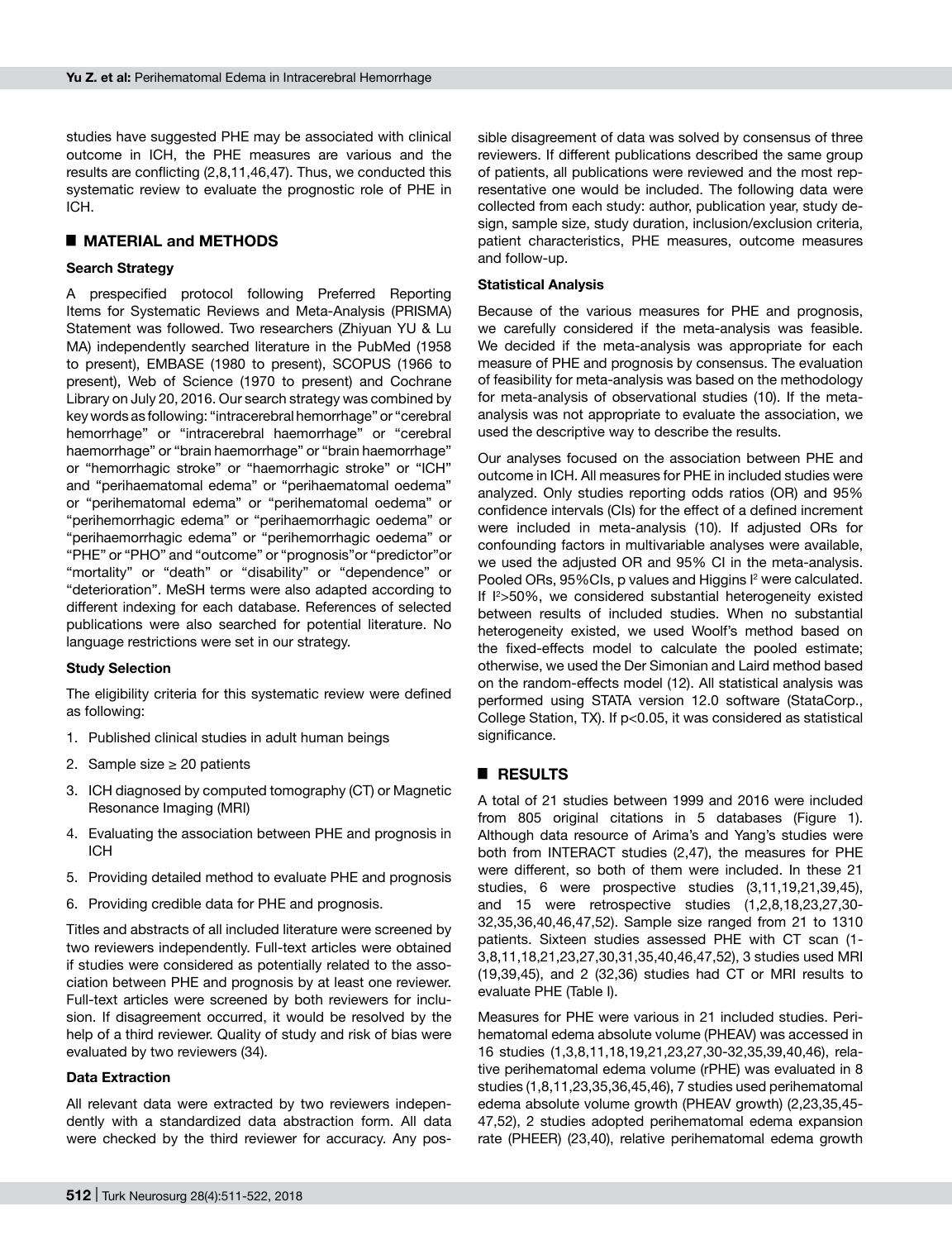| <b>Study</b>                               | n   | <b>Study Design</b>     | <b>Study Duration</b>                        | Neuro-<br>imaging | <b>PHE Measures</b>                              | <b>Outcome Measures</b>                           |  |
|--------------------------------------------|-----|-------------------------|----------------------------------------------|-------------------|--------------------------------------------------|---------------------------------------------------|--|
| Appelboom et al.<br>(2013)(1)              |     | 133 Retrospective Study | Feb. 2009-Jun. 2011                          | СT                | PHEAV & rPHE                                     | <b>Functional Outcome</b>                         |  |
| Arima et al.<br>$(2009)$ $(2)$             |     | 270 Retrospective Study | Nov. 2005-<br>Apr. 2007                      | <b>CT</b>         | PHEAV Growth &<br>relative PHE Growth            | Functional Outcome &<br>Death                     |  |
| Bakhshayesh<br>et al. (2014) (3)           | 98  | Prospective Study       | Jan. 2010-Jan. 2011                          | СT                | PHEAV                                            | Death                                             |  |
| Gebel et al.<br>$(2002)$ $(8)$             |     | 103 Retrospective Study | 1989-1994                                    | <b>CT</b>         | PHEAV & rPHE                                     | <b>Functional Outcome</b>                         |  |
| Gupta et al.<br>$(2014)$ $(11)$            | 44  | Prospective Study       | Oct. 2010-Aug. 2012                          | СT                | PHEAV & rPHE                                     | <b>Functional Outcome</b>                         |  |
| Levine et al.<br>$(2007)$ $(18)$           | 98  | Retrospective Study     | Oct. 1998-Jun. 2004                          | СT                | <b>PHEAV</b>                                     | Death                                             |  |
| Li et al. (2013) (19)                      | 21  | Prospective Study       | Not Mentioned                                | MRI               | PHEAV & CE                                       | <b>Functional Outcome</b>                         |  |
| McCarron et al.<br>(1999)(21)              | 192 | Prospective Study       | Not Mentioned                                | <b>CT</b>         | <b>PHEAV</b>                                     | Death                                             |  |
| Murthy et al.<br>(2016)(23)                |     | 596 Retrospective Study | Not Mentioned                                | <b>CT</b>         | PHEAV & rPHE &<br>PHEAV Growth &<br><b>PHEER</b> | Functional Outcome &<br>Death                     |  |
| Ozdinc et al.<br>(2016)(27)                |     | 106 Retrospective Study | Jan. 2012-Feb. 2015                          | <b>CT</b>         | PHEAV & PHEAA                                    | Death                                             |  |
| Rodriguez-Luna et<br>al. (2016) (30)       |     |                         | 322 Retrospective Study Jun. 2006-Sep. 2010  | <b>CT</b>         | <b>PHEAV</b>                                     | <b>Functional Outcome</b><br>& END                |  |
| Sansing et al.<br>$(2003)$ $(31)$          | 80  |                         | Retrospective Study Jan. 1996-Dec. 1996      | СT                | <b>PHEAV</b>                                     | Discharge Disposition                             |  |
| Sansing et al.<br>(2011)(32)               |     | 287 Retrospective Study | Not Mentioned                                | CT/<br><b>MRI</b> | <b>PHEAV</b>                                     | <b>Functional Outcome</b>                         |  |
| Staykov et al.<br>$(2011)$ $(35)$          |     | 219 Retrospective Study | Jan. 2006-Dec. 2009                          | СT                | PHEAV&rPHE&<br>PHEAV Growth                      | Death                                             |  |
| Sykora et al.<br>$(2009)$ $(36)$           | 38  | Retrospective Study     | Oct. 2006-Dec. 2007                          | CT/<br><b>MRI</b> | rPHE                                             | <b>END</b>                                        |  |
| Tsai et al.<br>(2011)(39)                  | 56  | Prospective Study       | Not Mentioned                                | <b>MRI</b>        | PHEAV & CE                                       | <b>Functional Outcome</b>                         |  |
| Urday et al.<br>$(2016)$ $(40)$            |     | 139 Retrospective Study | 2000-2013                                    | <b>CT</b>         | PHEAV & PHEER                                    | Functional Outcome &<br>Death                     |  |
| Venkatasubramani-<br>an et al. (2011) (45) | 27  | Prospective Study       | Not Mentioned                                | <b>MRI</b>        | & relative PHE Growth                            | rPHE & PHEAV Growth Functional Outcome &<br>Death |  |
| Volbers et al.<br>$(2016)$ $(46)$          |     | 220 Retrospective Study | Jan. 2006-Feb. 2010                          | СT                | PHEAV & rPHE &<br>PHEAV Growth                   | <b>Functional Outcome</b>                         |  |
| Yang et al.<br>$(2015)$ $(47)$             |     |                         | 1310 Retrospective Study Nov. 2005-Aug. 2012 | СT                | PHEAV Growth                                     | Functional Outcome &<br>Death                     |  |
| Zubkov et al.<br>$(2008)$ $(52)$           | 88  |                         | Retrospective Study Jan. 1997-Dec. 2005      | CT                | PHEAV Growth                                     | Functional Outcome &<br>Death                     |  |
|                                            |     |                         |                                              |                   |                                                  |                                                   |  |

**Table I:** Included Studies Evaluating Association Between PHE and Outcome in ICH

*PHE: Perihematomal edema, CT: Computed tomography, MRI: Magnetic resonance imaging, PHEAV: Perihematomal edema absolute volume, rPHE: Relative perihematomal edema volume, PHEAV growth: Perihematomal edema absolute volume growth, PHEER: Perihematomal edema expansion rate, relative PHE growth: Relative perihematomal edema growth, CE: Cytotoxic edema, PHEAA: Perihematomal edema absolute area, END: Early neurological deterioration.*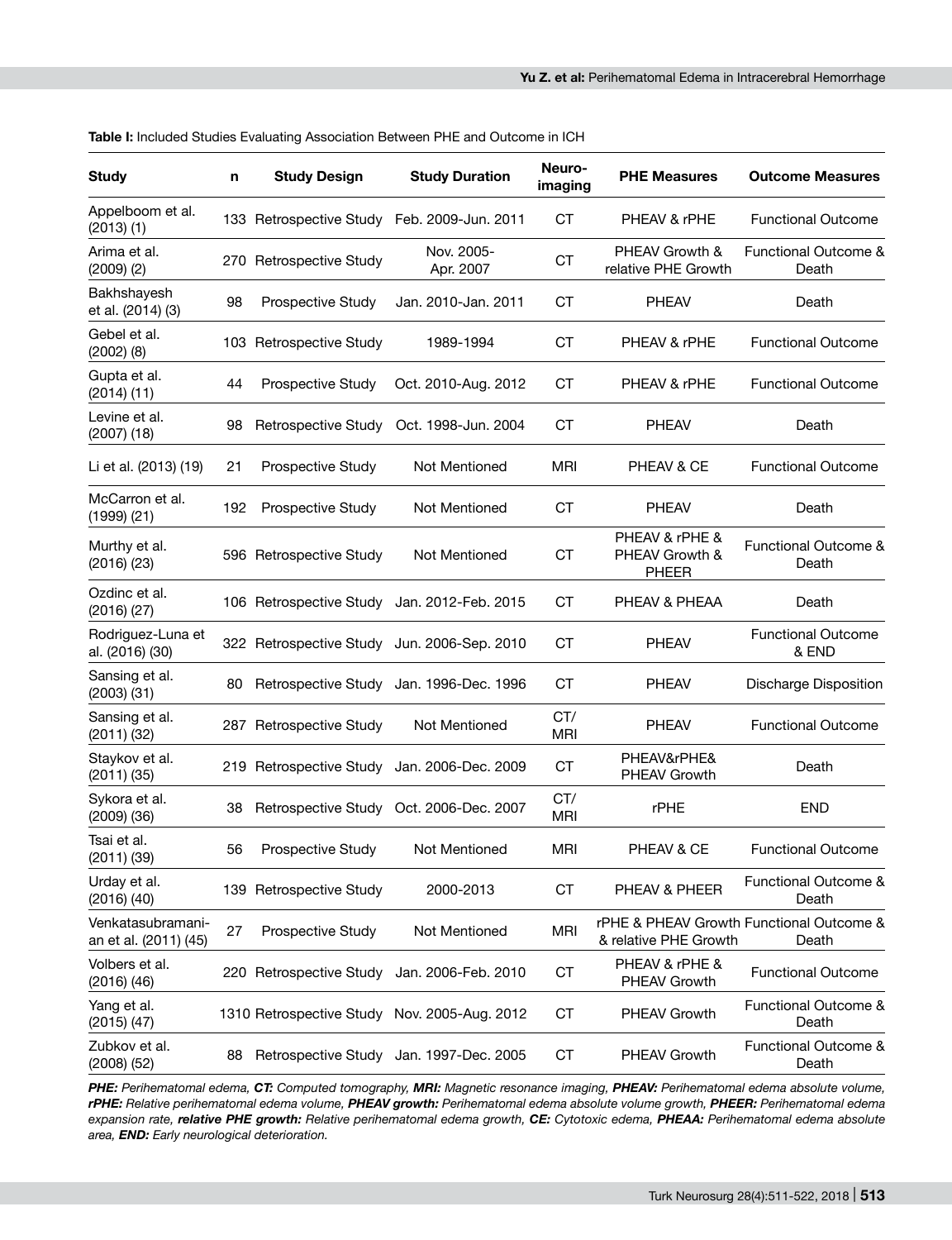

**Figure 1:** Study selection.

(relative PHE growth) was used in 2 studies (2,45), 2 studies accessed cytotoxic edema (CE) (19,39), and perihematomal edema absolute area (PHEAA) was evaluated in 1 study (27). PHE measures had different time points in these studies (Table II).

In 21 included studies, 14 studies evaluated functional outcome (1,2,8,11,19,23,30,32,39,40,45-47,52). Modified Rankin Scale (mRS) was used in all these 14 studies. Barther Index (BI) was adopted in 2 studies (8,45). Death was accessed in 11 studies (2,3,18,21,23,27,35,40,45,47,52). Early neurological deterioration (END) was evaluated in 2 studies (30,36). Discharge disposition was used in 1 study (31). There were also various time points for outcome assessment (Table III).

## **PHEAV and Outcome in ICH**

A total of 8 studies discussed the association between baseline PHEAV and functional outcome in ICH (1,8,11,23,30,32,39,46). Because of insufficient studies with consistent outcome measure, a meta-analysis was not performed. In Appelboom's study, PHEAV was showed to be a significant predictor of short-term poor outcome (mRS>3) in ICH patients, especially in those with smaller ICH (≤30 cm<sup>3</sup>) (1). Volbers et al. showed baseline PHEAV was significantly higher in those with poor outcome (mRS>3) at discharge (46). Rodriguez-Luna et al. found baseline PHEAV was higher in patients with a poor 90-day outcome (mRS≥3) (30). In Sansing's study, baseline PHEAV was found to be independently associated with worse clinical outcome (32). However, other 4 studies did not show a significant association between baseline PHEAV and functional outcome (8,11,23,39).

The association between PHEAV at 72 hours (72h)/3 days(3d) and functional outcome was evaluated in 3 studies (19,23,40).

Li's study showed 3d PHEAV was significantly larger in patients with unfavorable 90-day clinical outcome (mRS 4-6) (19). Murthy et al. found 72h PHEAV was significantly associated with poor outcome (mRS 3-6) at 90 days in multivariate analysis (23). In Urday's study, no significant association was found between 72h PHEAV and poor functional outcome (mRS>2) at 90 days (40). Meta-analysis of Murthy's and Urday's studies showed a significant association between 72h PHEAV and poor functional outcome at 90 days (OR=1.02, 95%CI 1.00- 1.03, p=0.007) (Figure 2).

Six studies evaluated the association between baseline PHEAV and mortality in ICH (3,18,21,23,27,35). Bakhshayesh's study suggested baseline PHEAV could predict the risk of inhospital mortality (3). McCarron et al. found non-survivors had larger edema volumes (21). In Staykov's study, initial PHEAV was found to be significantly associated with inhospital mortality (35). Ozdinc's study showed baseline PHEAV was significantly higher in non-survivors at 30 days (27). Baseline PHEAV was found to be a significant predictor for 90-day mortality in Warfarin-related ICH in Levine's study (18). However, Murthy's study showed baseline PHEAV was not significantly associated with mortality at 90 days (23). Meta-analysis of Levine's and Murthy's studies did not find a significant association between baseline PHEAV and mortality at 90 days (OR=0.71, 95%CI 0.29-1.72, p=0.446) (Figure 3). The association between 72h PHEAV and 90-day mortality was assessed in 2 studies (23,40). In Murthy's study, there was no significant association between 72h PHEAV and 90 day mortality (23). Urday's study showed 72h PHEAV was significantly associated with 90-day mortality in unadjusted analysis but insignificantly in adjusted analysis (40). Metaanalysis did not suggest significant association between 72h PHEAV and 90-day mortality (OR=1.02, 95%CI 0.99-1.04, p=0.180) (Figure 4).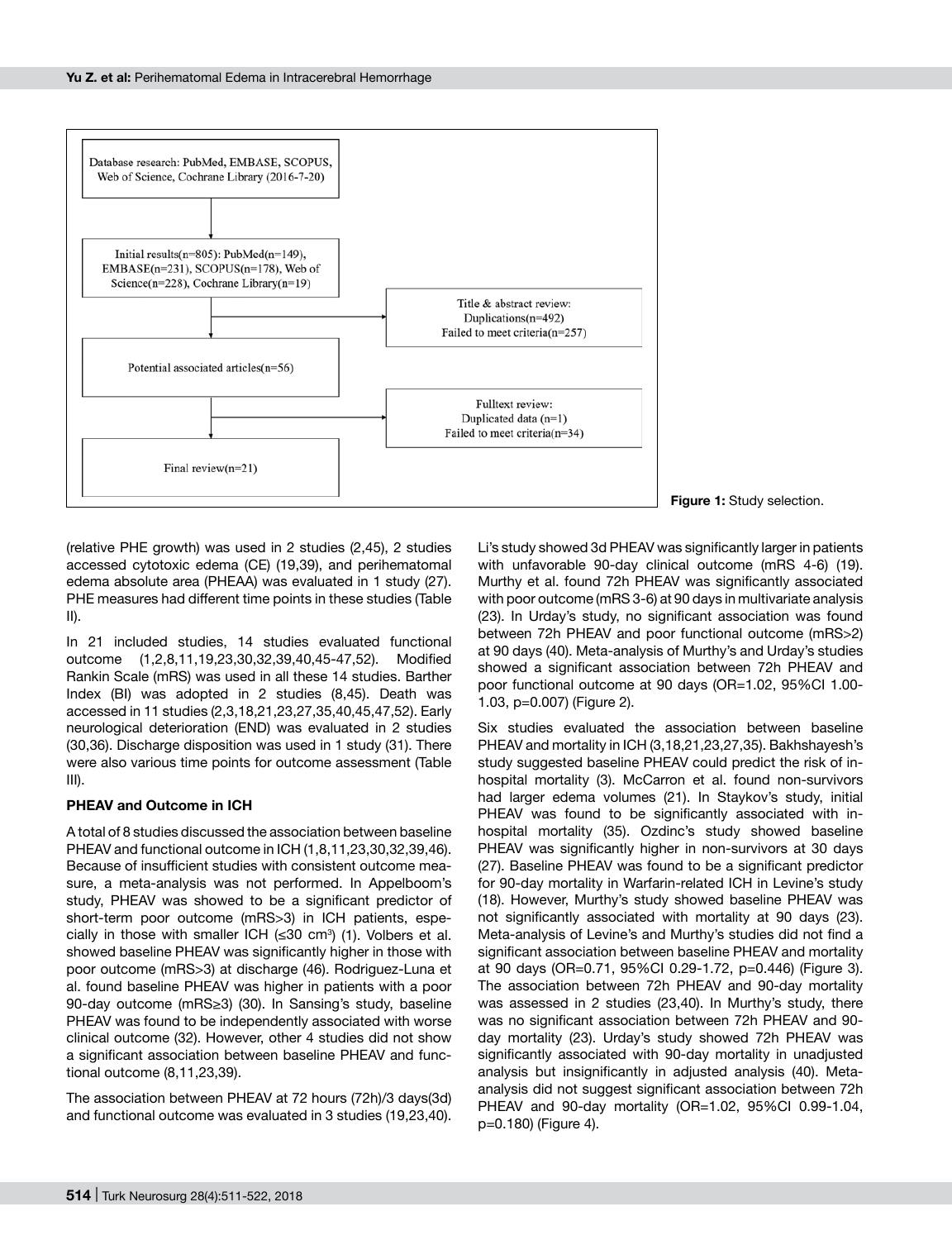| <b>Study</b>                                 | <b>PHEAV</b>    | <b>PHEAA</b>    | <b>rPHE</b>     | <b>PHEAV</b><br>Growth | <b>PHEER</b> | <b>rPHE</b><br>Growth | <b>CE</b>       |
|----------------------------------------------|-----------------|-----------------|-----------------|------------------------|--------------|-----------------------|-----------------|
| Appelboom et al. (2013) (1)                  | <b>Baseline</b> |                 | <b>Baseline</b> |                        |              |                       |                 |
| Arima et al. (2009) (2)                      |                 | $\prime$        |                 | 72h                    |              | 72h                   |                 |
| Bakhshayesh et al. (2014) (3)                | <b>Baseline</b> |                 |                 | $\prime$               |              |                       |                 |
| Gebel et al. (2002) (8)                      | <b>Baseline</b> |                 | <b>Baseline</b> |                        |              |                       |                 |
| Gupta et al. (2014) (11)                     | <b>Baseline</b> |                 | <b>Baseline</b> | $\prime$               |              |                       |                 |
| Levine et al. (2007) (18)                    | <b>Baseline</b> |                 |                 |                        |              |                       |                 |
| Li et al. (2013) (19)                        | 3d              |                 |                 |                        |              |                       | 3d              |
| McCarron et al. (1999) (21)                  | <b>Baseline</b> |                 |                 |                        |              |                       |                 |
| Murthy et al. (2016) (23)                    | Baseline & 72h  |                 | <b>Baseline</b> | 72h                    | 72h          |                       |                 |
| Ozdinc et al. (2016) (27)                    | <b>Baseline</b> | <b>Baseline</b> |                 | $\prime$               | $\prime$     |                       |                 |
| Rodriguez-Luna et al. (2016) (30)            | <b>Baseline</b> | 7               |                 | $\prime$               |              |                       |                 |
| Sansing et al. (2003) (31)                   | <b>Baseline</b> |                 |                 |                        |              |                       |                 |
| Sansing et al. (2011) (32)                   | <b>Baseline</b> | $\prime$        |                 |                        |              |                       |                 |
| Staykov et al. (2011) (35)                   | <b>Baseline</b> |                 | 3d              | 3d                     |              |                       |                 |
| Sykora et al. (2009) (36)                    |                 |                 | 72h             | $\prime$               |              |                       |                 |
| Tsai et al. (2011) (39)                      | <b>Baseline</b> |                 |                 |                        |              |                       | <b>Baseline</b> |
| Urday et al. (2016) (40)                     | 72h             |                 |                 |                        | 24h&72h      |                       |                 |
| Venkatasubramanian et al.<br>$(2011)$ $(45)$ |                 |                 | Peak            | Peak                   |              | Peak                  |                 |
| Volbers et al. (2016) (46)                   | Baseline & Peak | $\prime$        | Peak            | 48h&Peak               | $\prime$     |                       |                 |
| Yang et al. (2015) (47)                      |                 |                 |                 | 24h                    |              |                       |                 |
| Zubkov et al. (2008) (52)                    |                 |                 |                 | Peak                   |              |                       |                 |

#### **Table II:** Time Points of PHE Measures in 21 Included Studies

*PHE: Perihematomal edema, PHEAV: Perihematomal edema absolute volume, rPHE: Relative perihematomal edema volume, PHEAV growth: perihematomal edema absolute volume growth, PHEER: Perihematomal edema expansion rate, relative PHE growth: Relative perihematomal edema growth, CE: Cytotoxic edema, PHEAA: Perihematomal edema absolute area.*



**Figure 2:** Meta-analysis of studies reporting an association between 72h PHEAV and poor 90-day outcome.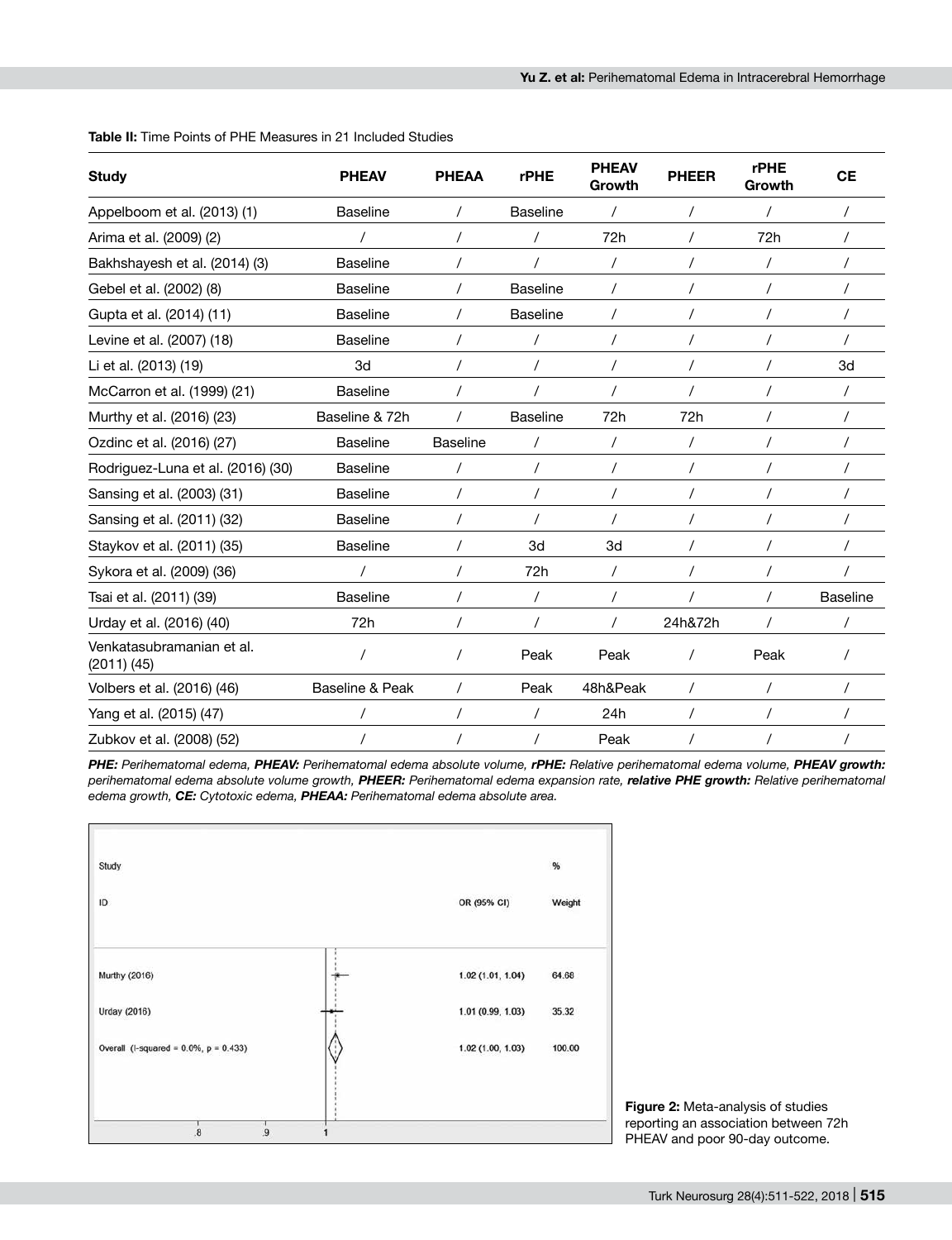| <b>Study</b>                            | <b>Outcome 1</b>        | Unit                                   | Follow-up<br>time     | <b>Outcome 2</b>           | Unit                                   | Follow-up<br>time    |
|-----------------------------------------|-------------------------|----------------------------------------|-----------------------|----------------------------|----------------------------------------|----------------------|
| Appelboom et al. (2013) (1)             | Poor functional outcome | $mRS(4-6)$                             | Discharge/<br>14 days | $\prime$                   | $\prime$                               | $\prime$             |
| Arima et al. (2009) (2)                 | Poor functional outcome | $mRS(3-6)$                             | 90 days               | Death                      | Dead or alive                          | 90 days              |
| Bakhshayesh et al. (2014) (3)           | Death                   | Dead or alive                          | Discharge             | $\prime$                   | $\prime$                               | $\prime$             |
| Gebel et al. (2002) (8)                 | Poor functional outcome | $mRS(3-6)$                             | 12 weeks              | Poor functional<br>outcome | B <sub>80</sub>                        | 12 weeks             |
| Gupta et al. (2014) (11)                | Poor functional outcome | $mRS(3-6)$                             | 12 weeks              | $\prime$                   | $\prime$                               | $\prime$             |
| Levine et al. (2007) (18)               | Death                   | Dead or alive                          | 90 days               | $\prime$                   | $\prime$                               | $\prime$             |
| Li et al. (2013) (19)                   | Poor functional outcome | $mRS(4-6)$                             | 90 days               | $\prime$                   | $\prime$                               | $\prime$             |
| McCarron et al. (1999) (21)             | Death                   | Dead or alive                          | In-hospital           | $\prime$                   |                                        | $\prime$             |
| Murthy et al. (2016) (23)               | Poor functional outcome | $mRS(3-6)$                             | 90 days               | Death                      | Dead or alive                          | 90 days              |
| Ozdinc et al. (2016) (27)               | Death                   | Dead or alive                          | 30 days               | /                          | $\prime$                               | $\prime$             |
| Rodriguez-Luna et al.<br>(2016)(30)     | Poor functional outcome | $mRS(3-6)$                             | 90 days               | <b>END</b>                 | <b>NIHSS</b><br>increase>4 or<br>Death | 24h                  |
| Sansing et al. (2003) (31)              | Discharge Disposition   | Good or poor                           | Discharge             | $\prime$                   | $\prime$                               | $\prime$             |
| Sansing et al. (2011) (32)              | Poor functional outcome | mRS                                    | 90 days               | $\prime$                   | $\prime$                               | $\prime$             |
| Staykov et al. (2011) (35)              | Death                   | Dead or alive                          | In-hospital           | $\prime$                   | $\prime$                               | $\prime$             |
| Sykora et al. (2009) (36)               | <b>END</b>              | <b>NIHSS</b><br>increase>4 or<br>death | 72h                   | 7                          | $\prime$                               | $\prime$             |
| Tsai et al. (2011) (39)                 | Poor functional outcome | $mRS(3-6)$                             | 6 months              | $\prime$                   | $\prime$                               | $\prime$             |
| Urday et al. (2016) (40)                | Poor functional outcome | $mRS(3-6)$                             | 90 days               | Death                      | Dead or alive                          | 90 days              |
| Venkatasubramanian et al.<br>(2011)(45) | Functional outcome      | mRS; NIHSS;<br>eGOS; BI                | 3 months              | Death                      | Dead or alive                          | 3 months/6<br>months |
| Volbers et al. (2016) (46)              | Poor functional outcome | $mRS(4-6)$                             | Discharge             | $\prime$                   | $\prime$                               | $\prime$             |
| Yang et al. (2015) (47)                 | Poor functional outcome | $mRS(3-6)$                             | 90 days               | Death                      | Dead or alive                          | 90 days              |
| Zubkov et al. (2008) (52)               | Poor functional outcome | $mRS(3-6)$                             | Discharge/<br>1 year  | Death                      | Dead or alive                          | 7 days               |

#### **Table III:** Outcome Measures in 21 Included Studies

*mRS: Modified Rankin scale, BI: Barther Index, NIHSS: National Institute of Health stroke scale, eGOS: Extended Glasgow outcome scale.*

Rodriguez-Luna's study found baseline PHEAV was higher in patients with END (30). Sansing et al. suggested baseline PHEAV was correlated with poor discharge disposition (31).

## **rPHE and Outcome in ICH**

Association between baseline rPHE and functional outcome was assessed in 4 studies (1,8,11,23). Appelboom's study did not show a significant association between baseline rPHE and functional outcome at discharge (1). Increased baseline rPHE was found to be significantly associated with decreased probability of poor 12-week functional outcome (mRS>2) in Gebel's study (8). Gupta et al. suggested baseline rPHE was significantly associated with functional outcome (MRS≥3) at 3 months (11). However, no significant association between baseline rPHE and 90-day functional outcome (mRS3-6) was found in Murthy's study (23). Meta-analysis did not find a significant association between baseline rPHE and functional outcome at 90 days/12 weeks (OR=0.10, 95%CI 0.01-1.91, p=0.127) (Figure 5).

Two studies evaluated the association between peak rPHE and functional outcome and did not find significant association (45,46). Volber's study did not show a significant association between 48h rPHE and functional outcome (46). Associa-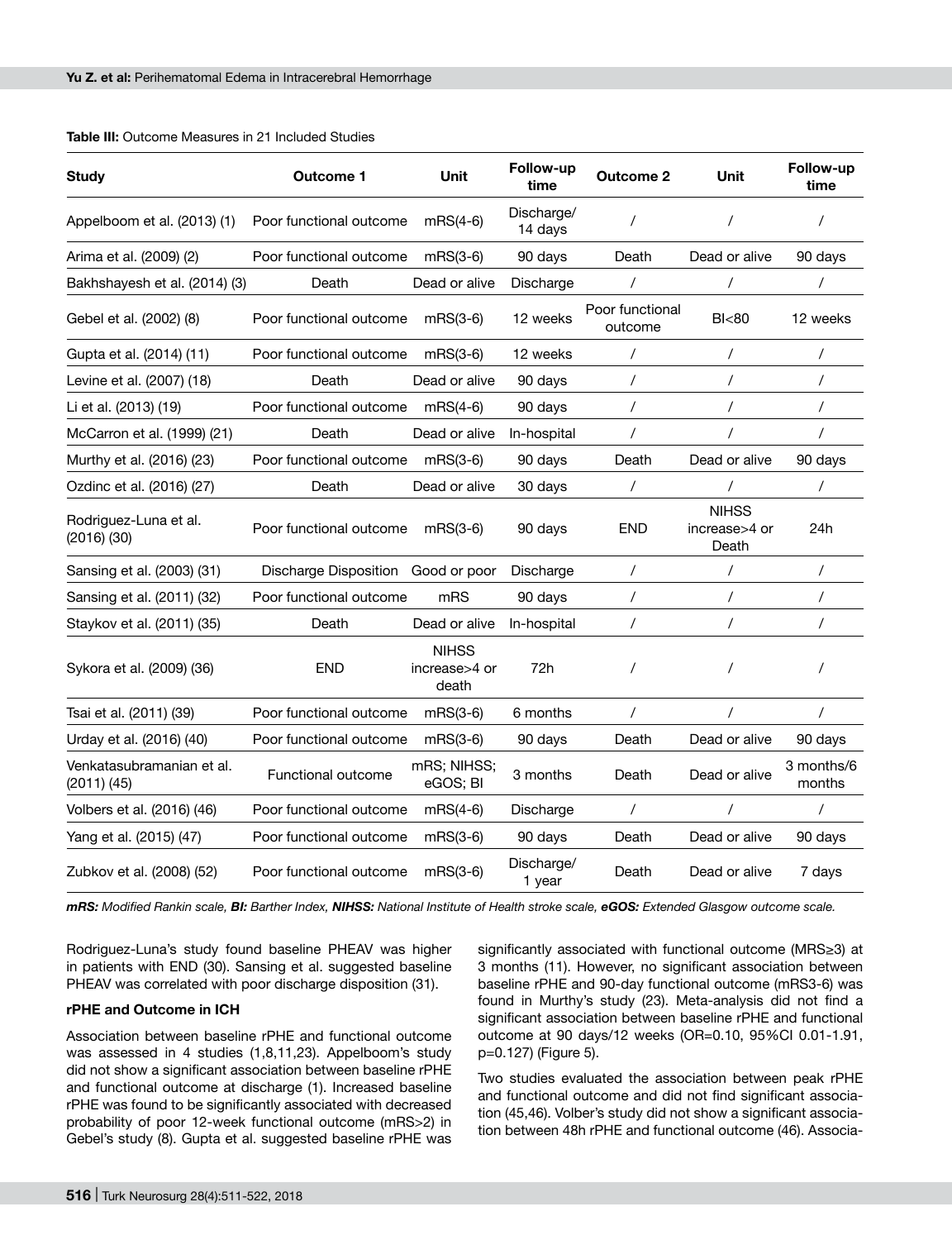

**Figure 3:** Meta-analysis of studies reporting an association between baseline PHEAV and 90-day mortality**.**



**Figure 4:** Meta-analysis of studies reporting an association between 72h PHEAV and 90-day mortality.



**Figure 5:** Meta-analysis of studies reporting an association between baseline rPHE and poor 90-day outcome.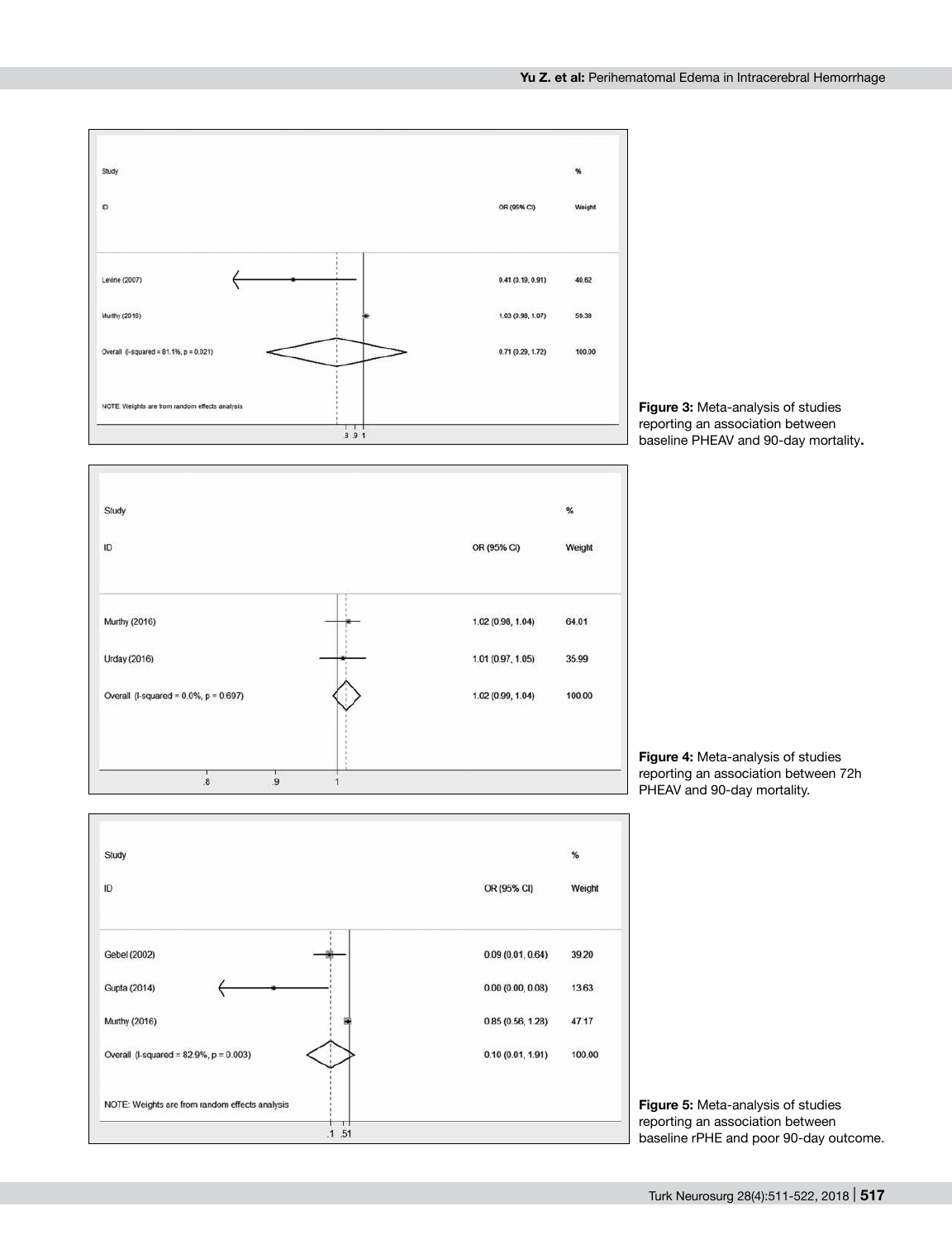tion between rPHE and mortality was discussed in 3 studies (23,35,45), and no significant association was identified. 72h rPHE was found to be significantly associated with END in Sykora's study (36).

### **PHEAV Growth and Outcome in ICH**

A total of 6 studies discussed the association between PHEAV growth and functional outcome in ICH (2,23,45-47,52). Volbers et al. found higher PHEAV growth between day 1 and day 2–3 in patients with poor outcome at discharge (46). Yang's study suggested 24h PHEAV growth has significant association with poor outcome (mRS3-6)(47). No significant association between PHEAV growth and functional outcome was found in Venkatasubramanian's and Zubkov's studies (45,52). Arima's study suggested 72h PHEAV growth was associated with poor functional outcome significantly in univariate analysis, but insignificant after adjustment of age, sex, randomized treatment, and log of baseline hematoma volume (2). A significant association between 72h PHEAV growth and poor functional outcome (mRS 3-6) at 90 days was found in Murthy's study (23). Meta-analysis of Arima's and Murthy's study did not show a significant association between 72h PHEAV growth and 90-day poor functional outcome (OR=1.35, 95%CI 0.81-2.26, p=0.255) (Figure 6).

Association between PHEAV growth and mortality was assessed in 5 studies (2,23,35,47,52). PHEAV growth between Day 1 and Day 3 was found to be associated with in-hospital mortality significantly in Staykov's study (35). Murthy's study showed a significant association between 72h PHEAV growth and 90-day mortality (23). In Arima's study, 72h PHEAV growth was associated with 90-day mortality significantly in univariate analysis, but insignificantly after adjustment (2). No significant association between PHEAV growth and mortality was found in Yang's and Zubkov's studies (47,52).

## **PHEER and Outcome in ICH**

Association between PHEER and outcome in ICH was evaluated in 2 studies (23,40). Urday's study suggested 24h PHEER was significantly associated with worse mRS score and 72h PHEER was significantly associated with poor functional outcome (mRS 3-6) at 90 days (40). In Murthy's study, 72h PHEER was found to be significantly associated with poor functional outcome (mRS 3-6) and 90-day mortality (23). Meta-analysis showed the significant association between 72h PHEER and poor functional outcome (mRS 3-6) at 90 days (OR=1.62, 95%CI 1.27-2.06, p<0.001) (Figure 7).

## **Other PHE Measures and Outcome in ICH**

Ozdinc's study showed perihematomal edema absolute area (PHEAA) was a simple value and an independent predictor for 30-day mortality (27). In Arima's study, 72h relative PHE growth was associated with poor functional outcome at 90 days significantly in univariate analysis but insignificantly after adjustment, and 72h relative PHE growth was not associated with 90-day mortality (2). No significant association was found between relative PHE growth (baseline to peak) and poor outcome at 3 months in Venkatasubramanian's study (45). Li's study suggested patients with CE at Day 3 tended to have

poor outcome at 90 days (19). In Tsai's study, CE was found to be significantly associated with poor clinical outcome at 6 months (39).

## █ **DISCUSSION**

Most ICH patients have PHE during the course of the disease, which increases the mass effect (38). Early PHE starts after ictus of ICH and peaks at 4-5 days, which is mainly caused by vasogenic effect of pro-osmotic substances from the hematoma; delayed PHE lasts for about 2-4 weeks, which is affected by both vasogenic and cytotoxic effects (4). PHE increases significantly during first 24 hours after ictus of ICH (37). PHE is influenced by many factors, such as hematoma volume, hematoma expansion, intraventricular hemorrhage, hypertension and diabetes (15). Hematoma volume is correlative to PHE (22). It is reported that the association between hematoma volume and PHE increases in large hematomas and decreases in small hematomas over time (44,48,51). Ambient temperature has association with PHE volume in acute spontaneous ICH (49). PHE development in ICH is higher in diabetic patients (14). It is reported that statin use prior to ICH is related to decreased PHE (24). As more and more studies suggest PHE may be associated with outcome in ICH, new methods are developed to reduce PHE (16,48). However, although several studies suggest PHE is a prognostic factor for ICH, some other studies have different results. Moreover, different studies have different measures for PHE and the best measure for PHE is still uncertain. We performed this systematic review and meta-analysis to evaluate the prognostic value of different measures for PHE. Finally, a total of 21 studies were included in this systematic review and meta-analysis.

Most of the studies (16/21, 76.19%) evaluated PHE with CT scan. It is more difficult to measure PHE with CT scan because the boundaries of PHE become unclear during the course of ICH (45). It is also challenging to distinguish PHE from normal tissue and infarction which presents as perihematomal hypodensity (6). An approach based on a quantitative edgedetection algorithm was developed to improve the accuracy of PHE measurement based on CT scan (41). MRI is another neuroimaging method to determine PHE after ICH. Three (14.29%) studies determined PHE with MRI and 2 (9.52%) studies assessed PHE with results of CT or MRI. MRI can suggest significant perfusion delay and facilitated diffusion admixed with restricted diffusion in the region of PHE (25). ADC can suggest the existence of cytotoxic and vasogenic edema (39). Further studies should measure PHE accurately with both CT and MRI.

PHEAV is the most frequent measure for PHE (16/21, 76.19%). The time points in these studies are different and baseline PHEAV is assessed most frequently (14/16, 87.50%). Although 4 studies showed baseline PHEAV was significantly associated with functional outcome (1,30,32,46), other 4 studies did not have the same results (8,11,23,39). In 3 studies evaluating association between 72h PHEAV and functional outcome (19,23,40), 2 studies showed 72h PHEAV was significantly associated with functional outcome (19,23),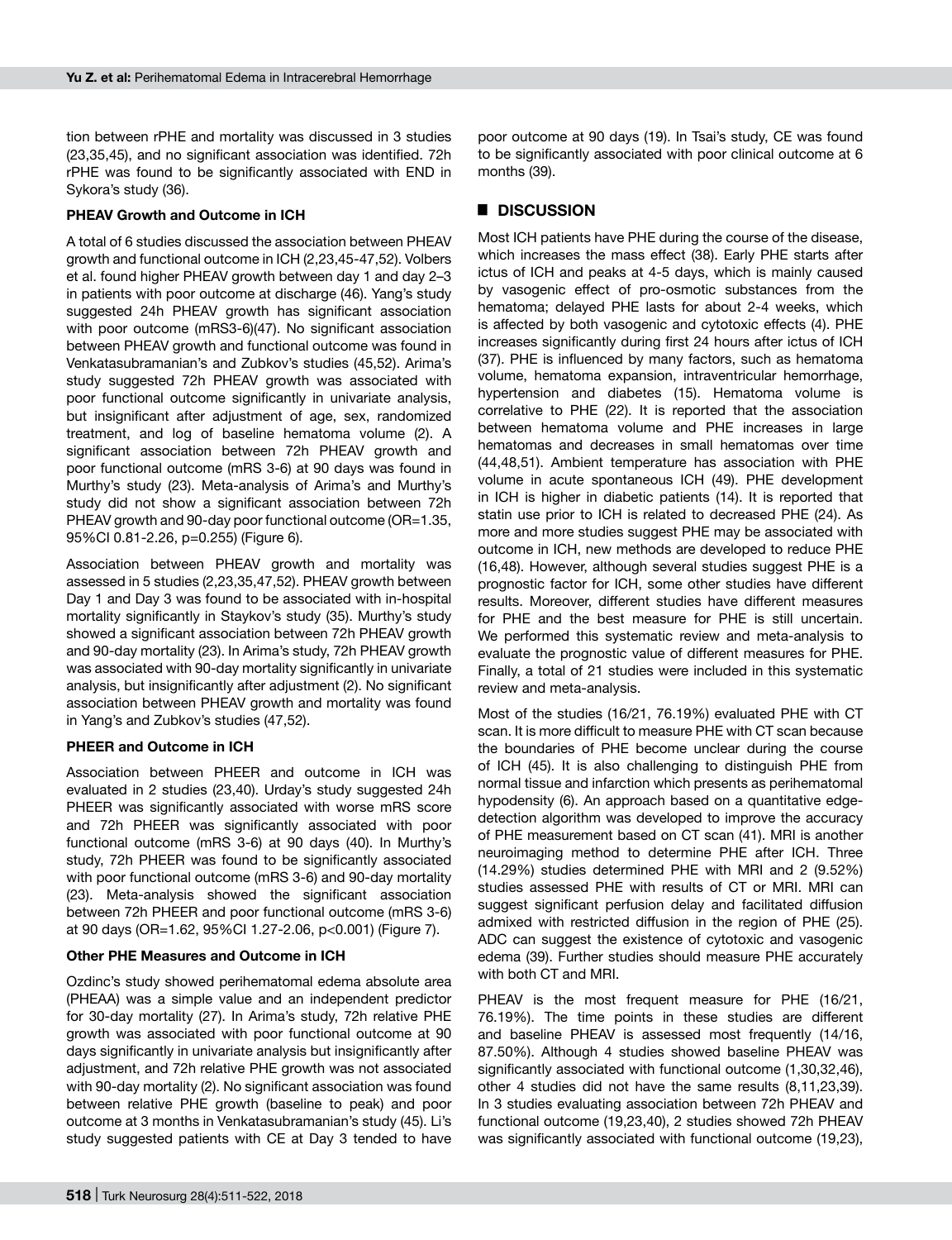





**Figure 7:** Meta-analysis of studies reporting an association between 72h PHEER and poor 90-day outcome.

while another study did not (40). Meta-analysis of Murthy's and Urday's studies (23,40) found a significant association between 72h PHEAV and functional outcome at 90 days. In 6 studies assessing the association between baseline PHEAV and mortality in ICH, 5 studies find the baseline PHEAV was significantly associated with mortality (3,18,21,27,35), but Murthy's study (23), and meta-analysis of Levine's and Murthy's studies (18,23) did not show the significant association. In 2 studies evaluating association between 72h PHEAV and 90 day mortality, both results of 2 studies and meta-analysis suggest no significant association. It seems that PHEAV may have prognostic value for ICH patients PHEAV. However, the exact association needs more studies to confirm.

rPHE is defined as PHEAV divided by hematoma volume (8). A total of 8 (38.10%) studies evaluate the prognostic role of rPHE in ICH. In 4 studies discussing association between baseline rPHE and functional outcome (1,8,11,23), 2 studies suggest significant association (8,11), while other 2 studies (1,23), and meta-analysis of 3 studies did not (8,11,23). No significant association between Peak/48h rPHE and functional outcome was found (45,46). No significant association between rPHE and mortality was showed (23,35,45). One study showed 72h rPHE was significantly associated with END (36). Further studies are needed to determine the association between rPHE and outcome in ICH.

In all 6 studies evaluating association between PHEAV growth and functional outcome (2,23,45-47,52), 3 studies suggested significant association (23,46,47), 2 studies showed no significant association (45,52), and 1 study (2) had different results before and after adjustment. Meta-analysis of 2 studies did not show significant association between 72h PHEAV growth (2,23), and 90-day poor functional outcome. 5 studies assessing the association between PHEAV growth and mortality in ICH (2,23,35,47,52). A significant association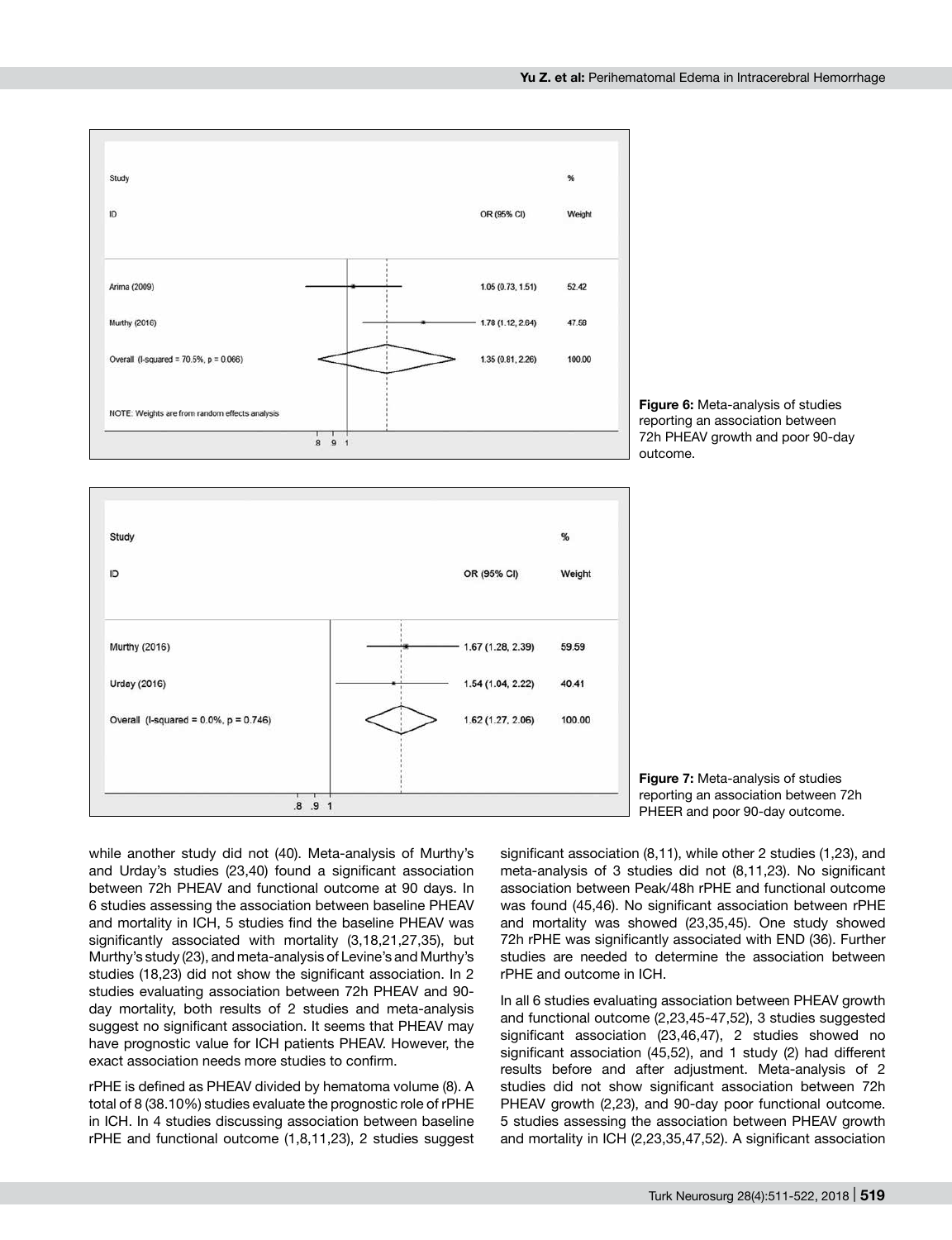was found in 2 studies (23,35), while 2 studies (47,52) did not show a significant association. Different results were showed before and after adjustment in 1 study (2). The prognostic value of PHEAV growth in ICH is still uncertain.

PHEER is defined as (PHE at time point−PHE at baseline)/ (time to time point CT scan−time to baseline CT scan, hours) and unit is mL/hour (23). The prognostic value of PHEER in ICH was discussed in 2 studies. 24h PHEER was found to be associated with significantly worse mRS (40). The results of 2 studies (23,40), and meta-analysis suggested significant association between 72h PHEER and poor functional outcome at 90 days. 72h PHEER was also found to be associated with 90-day mortality significantly (23). PHEER seems to be an important predictor for outcome in ICH. Further studies are necessary to prove the prognostic role of PHEER in ICH.

Some other measures for PHE were also evaluated in included studies. PHEAA seems to be a predictor for outcome in ICH (27), but more studies are needed to confirm. Relative PHE growth was not found to be associated with the outcome in ICH (2,45). CE determined by MRI was found to be potential prognostic factor in ICH (19,39), but its prognostic value should be examined in more studies.

During the first 24 hours, PHE increases greatly (40). The rapid growth of PHE remains during next 48 hours and PHE has its peak volume at the average of 12 days (45). PHE has mass effects leading high intracranial pressure and even herniation, which may influence the clinical outcome in ICH (46). Moreover, the factors involved in PHE development represent several devastating processes for brain, such as thrombin formation, erythrocyte lysis, hemoglobin toxicity and complement activation (50). Thus, PHE is considered to be associated with outcome, but the best measure for PHE to predict prognosis in ICH is still unclear (42). Some studies suggest PHEAV, rPHE and PHEAV growth are associated with outcome (1,8,47), and PHEER seems to be an important predictor for outcome in ICH patients (23,40). However, due to the complicated mechanism and process of PHE, further studies need more accurate PHE measures with more time points to investigate the prognostic value of PHE and the best PHE measure to predict outcome in ICH.

This systematic review has several limitations. First, different measures and time points for PHE and outcome were adapted in included studies, only studies with same measure, same time point and adjusted ORs were included in metaanalysis. Thus, the statistical power of meta-analysis was limited. Moreover, the meta-analysis was performed based on adjusted ORs instead of original data. Furthermore, the factors for adjustment in different studies were various, which brought confounders to the results.

## █ **CONCLUSION**

This systematic review suggests that current evidence about prognostic role of PHE in ICH has high heterogeneity. The measures and time points for PHE and outcome are various. The prognostic values of PHEAV, rPHE, PHEAV growth and other measures are still controversial. PHEER seems to be

a prognostic predictor for ICH. Further studies with larger sample size, more accurate measures and more time points are needed to investigate the prognostic role of PHE in ICH and the best PHE measure to predict outcome in ICH.

## █ **REFERENCES**

- 1. Appelboom G, Bruce SS, Hickman ZL, Zacharia BE, Carpenter AM, Vaughan KA, Duren A, Hwang RY, Piazza M, Lee K, Claassen J, Mayer S, Badjatia N, Connolly ES Jr: Volumedependent effect of perihaematomal oedema on outcome for spontaneous intracerebral haemorrhages. J Neurol Neurosurg Psychiatry 84(5): 488-493, 2013
- 2. Arima H, Wang JG, Huang Y, Heeley E, Skulina C, Parsons MW, Peng B, Li Q, Su S, Tao QL, Li YC, Jiang JD, Tai LW, Zhang JL, Xu E, Cheng Y, Morgenstern LB, Chalmers J, Anderson CS; INTERACT Investigators: Significance of perihematomal edema in acute intracerebral hemorrhage: The INTERACT trial. Neurology 73(23):1963-1968, 2009
- 3. Bakhshayesh B, Hosseininezhad M, Saadat SMS, Hajmanuchehri M, Kazemnezhad E, Ghayeghran AR: Predicting in-hospital mortality in Iranian patients with spontaneous intracerebral hemorrhage. Iranian J Neurol 13(4): 231-236, 2014
- 4. Balami JS, Buchan AM: Complications of intracerebral haemorrhage. Lancet Neurol 11(1): 101-118, 2012
- 5. Barnes B, Hanley DF, Carhuapoma JR: Minimally invasive surgery for intracerebral haemorrhage. Curr Opin Crit Care 20(2): 148-152, 2014
- 6. Carhuapoma JR, Hanley DF, Banerjee M, Beauchamp NJ: Brain edema after human cerebral hemorrhage: A magnetic resonance imaging volumetric analysis. J Neurosurg Anesthesiol 15(3): 230-233, 2003
- 7. Ducruet AF, Zacharia BE, Hickman ZL, Grobelny BT, Yeh ML, Sosunov SA, Connolly ES Jr: The complement cascade as a therapeutic target in intracerebral hemorrhage. Exp Neurol 219(2): 398-403, 2009
- 8. Gebel JM Jr, Jauch EC, Brott TG, Khoury J, Sauerbeck L, Salisbury S, Spilker J, Tomsick TA, Duldner J, Broderick JP: Relative edema volume is a predictor of outcome in patients with hyperacute spontaneous intracerebral hemorrhage. Stroke 33(11): 2636-2641, 2002
- 9. Gomes JA, Manno E: New developments in the treatment of intracerebral hemorrhage. Neurol Clin 31(3): 721-735, 2013
- 10. Greenland S: Quantitative methods in the review of epidemiologic literature. Epidemiol Rev 9: 1-30, 1987
- 11. Gupta M, Verma R, Parihar A, Garg RK, Singh MK, Malhotra HS: Perihematomal edema as predictor of outcome in spontaneous intracerebral hemorrhage. J Neurosci Rural Pract 5(1): 48-54, 2014
- 12. Higgins JP, Thompson SG: Quantifying heterogeneity in a meta-analysis. Stat Med 21(11): 1539-1558, 2002
- 13. Keep RF, Hua Y, Xi G: Intracerebral haemorrhage: Mechanisms of injury and therapeutic targets. Lancet Neurol 11(8): 720- 731, 2012
- 14. Kemal B, Talip A, Nermin T, Yahya C, Ufuk U: Volume of perihematomal edema in diabetic patients. Turk Serebrovaskuler Hastaliklar Dergisi 12(3): 73-76, 2006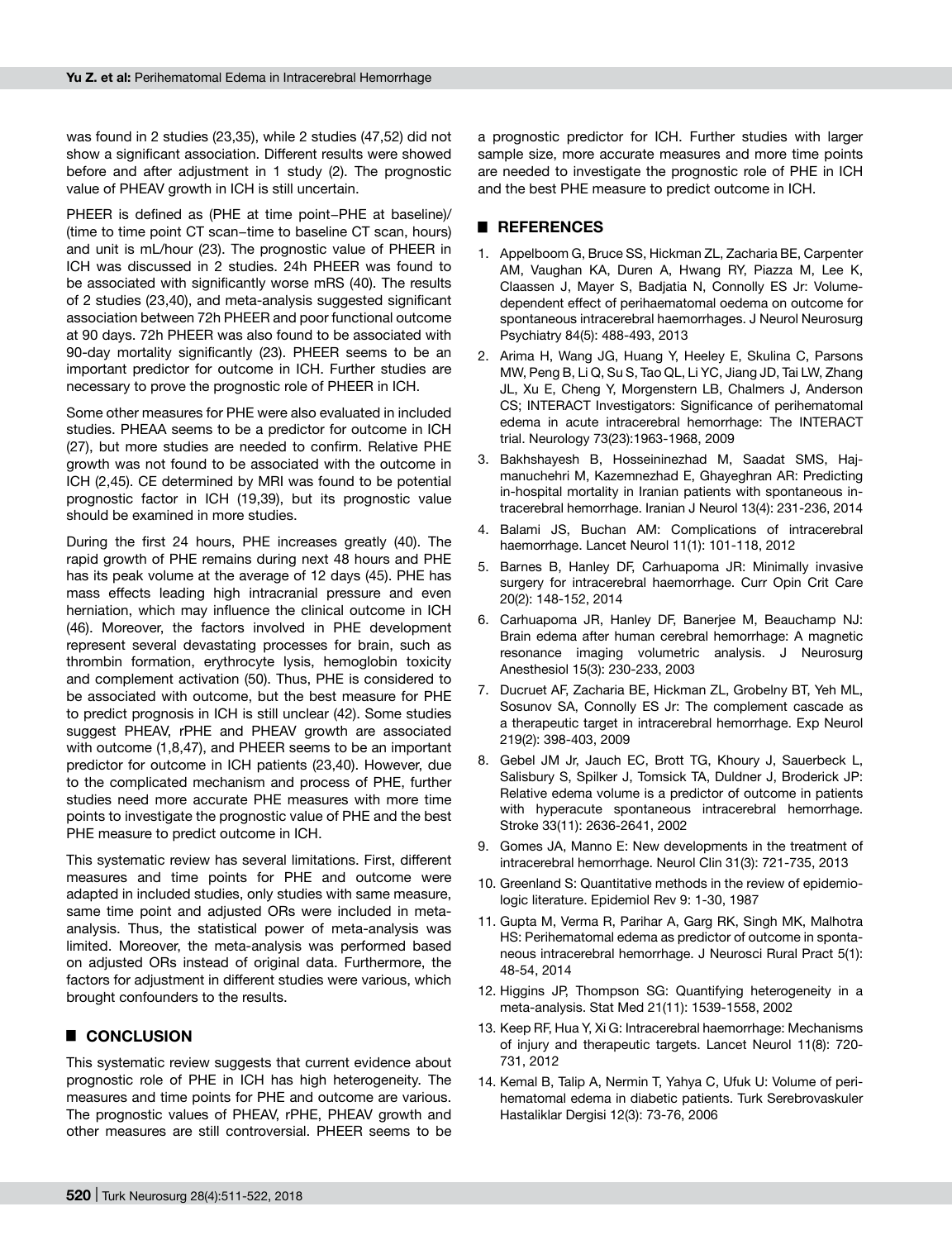- 15. Kim H, Edwards NJ, Choi HA, Chang TR, Jo KW, Lee K: Treatment strategies to attenuate perihematomal edema in patients with intracerebral hemorrhage. World Neurosurg 94:32-41, 2016
- 16. Leasure A, Kimberly WT, Sansing LH, Kahle KT, Kronenberg G, Kunte H, Simard JM, Sheth KN: Treatment of edema associated with intracerebral hemorrhage. Curr Treat Options Neurol 18(2): 9, 2016
- 17. Lee KR, Kawai N, Kim S, Sagher O, Hoff JT: Mechanisms of edema formation after intracerebral hemorrhage: Effects of thrombin on cerebral blood flow, blood-brain barrier permeability, and cell survival in a rat model. J Neurosurg 86(2): 272-278, 1997
- 18. Levine JM, Snider R, Finkelstein D, Gurol ME, Chanderraj R, Smith EE, Greenberg SM, Rosand J: Early edema in warfarinrelated intracerebral hemorrhage. Neurocrit Care 7(1):58-63, 2007
- 19. Li N, Worthmann H, Heeren M, Schuppner R, Deb M, Tryc AB, Bueltmann E, Lanfermann H, Donnerstag F, Weissenborn K, Raab P: Temporal pattern of cytotoxic edema in the perihematomal region after intracerebral hemorrhage: A serial magnetic resonance imaging study. Stroke 44(4):1144-1146, 2013
- 20. Löppönen P, Qian C, Tetri S, Juvela S, Huhtakangas J, Bode MK, Hillbom M: Predictive value of C-reactive protein for the outcome after primary intracerebral hemorrhage. J Neurosurg 121(6): 1374-1379, 2014
- 21. McCarron MO, Hoffmann KL, DeLong DM, Gray L, Saunders AM, Alberts MJ: Intracerebral hemorrhage outcome: Apolipoprotein E genotype, hematoma, and edema volumes. Neurology 53(9): 2176-2179, 1999
- 22. Murthy S, Moradiya Y, Dawson J, Lees K, Hanley D, Ziai W, VISTA-ICH Collaborators: Perihematomal edema and functional outcomes in intracerebral hemorrhage: Influence of hematoma volume and location. Stroke 46(11): 3088-3092, 2015
- 23. Murthy SB, Urday S, Beslow LA, Dawson J, Lees K, Kimberly WT, Iadecola C, Kamel H, Hanley DF, Sheth KN, Ziai WC, Butcher K, Davis S, Gregson B, Lyden KLP, Mayer S, Muir K, Steiner T: Rate of perihaematomal oedema expansion is associated with poor clinical outcomes in intracerebral haemorrhage. J Neurol Neurosurg Psychiatry 87(11):1169- 1173, 2016
- 24. Naval NS, Abdelhak TA, Urrunaga N, Zeballos P, Mirski MA, Carhuapoma JR: An association of prior statin use with decreased perihematomal edema. Neurocrit Care 8(1):13-18, 2008
- 25. Olivot JM, Mlynash M, Kleinman JT, Straka M, Venkatasubramanian C, Bammer R, Moseley ME, Albers GW, Wijman CA: MRI profile of the perihematomal region in acute intracerebral hemorrhage. Stroke 41(11): 2681-2683, 2010
- 26. Orito K, Hirohata M, Nakamura Y, Takeshige N, Aoki T, Hattori G, Sakata K, Abe T, Uchiyama Y, Sakamoto T, Morioka M: Leakage sign for primary intracerebral hemorrhage: A novel predictor of hematoma growth. Stroke 47(4): 958-963, 2016
- 27. Ozdinc S, Unlu E, Karakaya Z, Turamanlar O, Dogan N, Isler Y, Gonul Y, Boyaci MG: Prognostic value of perihematomal edema area at the initial ED presentation in patients with intracranial hematoma. Am J Emerg Med 34(7):1241-1246, 2016
- 28. Qing WG, Dong YQ, Ping TQ, Lai LG, Fang LD, Min HW, Xia L, Heng PY: Brain edema after intracerebral hemorrhage in rats: The role of iron overload and aquaporin 4. J Neurosurg 110(3): 462-468, 2009
- 29. Qureshi AI, Palesch YY, Martin R, Novitzke J, Cruz-Flores S, Ehtisham A, Ezzeddine MA, Goldstein JN, Hussein HM, Suri FK, Tariq N: Effect of systolic blood pressure reduction on hematoma expansion, perihematomal edema, and 3-month outcome among patients with intracerebral hemorrhage: Results from the antihypertensive treatment of acute cerebral hemorrhage study. Arch Neurol 67(5): 570-576, 2010
- 30. Rodriguez-Luna D, Stewart T, Dowlatshahi D, Kosior JC, Aviv RI, Molina CA, Silva Y, Dzialowski I, Lum C, Czlonkowska A, Boulanger JM, Kase CS, Gubitz G, Bhatia R, Padma V, Roy J, Subramaniam S, Hill MD, Demchuk AM, Study PSIC: Perihematomal edema is greater in the presence of a spot sign but does not predict intracerebral hematoma expansion. Stroke 47(2): 350-355, 2016
- 31. Sansing LH, Kaznatcheeva EA, Perkins CJ, Komaroff E, Gutman FB, Newman GC: Edema after intracerebral hemorrhage: Correlations with coagulation parameters and treatment. J Neurosurg 98(5): 985-992, 2003
- 32. Sansing LH, Messe SR, Cucchiara BL, Lyden PD, Kasner SE: Anti-adrenergic medications and edema development after intracerebral hemorrhage. Neurocrit Care 14(3): 395-400, 2011
- 33. Sonni S, Lioutas VA, Selim MH: New avenues for treatment of intracranial hemorrhage. Curr Treat Options Cardiovasc Med 16(1): 277, 2014
- 34. Stang A: Critical evaluation of the Newcastle-Ottawa scale for the assessment of the quality of nonrandomized studies in meta-analyses. Eur J Epidemiol 25(9): 603-605, 2010
- 35. Staykov D, Wagner I, Volbers B, Hauer EM, Doerfler A, Schwab S, Bardutzky J: Natural course of perihemorrhagic edema after intracerebral hemorrhage. Stroke 42(9): 2625- 2629, 2011
- 36. Sykora M, Diedler J, Turcani P, Rupp A, Steiner T: Subacute perihematomal edema in intracerebral hemorrhage is associated with impaired blood pressure regulation. J Neurol Sci 284 (1-2): 108-112, 2009
- 37. Tohidi V, Mughni A, Ahmad H, Hassanzadeh B, El-Gengaihy AE, Kirmani J: Correlation of perihematoma edema in patients with spontaneous intracerebral hemorrhage with clinical outcomes using novel technique of 3D volumetric measurement. Stroke 40(4): e231, 2009
- 38. Towfighi A, Greenberg SM, Rosand J: Treatment and prevention of primary intracerebral hemorrhage. Semin Neurol 25(4): 445-452, 2005
- 39. Tsai YH, Hsu LM, Weng HH, Lee MH, Yang JT, Lin CP: Voxel-based analysis of apparent diffusion coefficient in perihaematomal oedema: Associated factors and outcome predictive value for intracerebral haemorrhage. BMJ Open 1(1): e000230, 2011